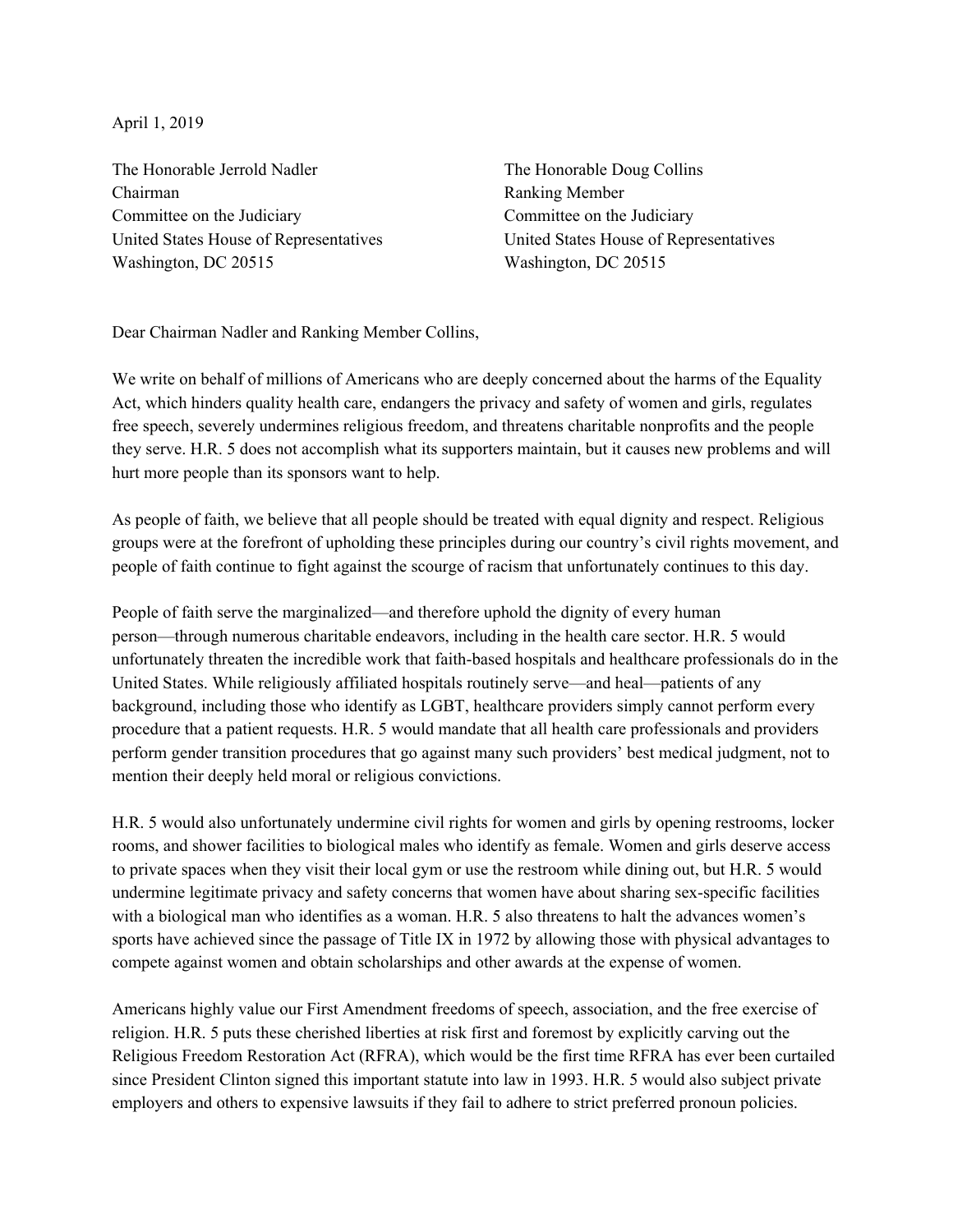This would affect not only small, family-owned businesses but also charities and other nonprofits that are organized with a specific mission. H.R. 5 would cause mission-driven employers, including religious schools, to have to abandon their mission when it comes to hiring certain employees or having employee conduct standards. Under H.R. 5, women's shelters would be forced to house biological men who identify as women, despite the privacy and safety concerns that women staying in those shelters have about sharing sleeping quarters and other intimate facilities with the opposite sex.

Because of these many concerns, and others, we oppose H.R. 5 and respectfully urge you to oppose it as well.

Sincerely,

| Michael P. Farris<br>President, CEO, & General Counsel | David Goodwin<br>President                     |
|--------------------------------------------------------|------------------------------------------------|
| <b>Alliance Defending Freedom</b>                      | The Association of Classical Christian Schools |
| Tim Wildmon                                            | Jim Towey                                      |
| President                                              | President                                      |
| <b>American Family Association</b>                     | Ave Maria University                           |
| Mike Rouse, PhD                                        | William K. Thierfelder, PhD                    |
| President                                              | President                                      |
| American Association of Christian Schools              | <b>Belmont Abbey College</b>                   |
| Terry Schilling                                        | Stephen D. Livesay, PhD                        |
| <b>Executive Director</b>                              | President                                      |
| American Principles Project                            | <b>Bryan College</b>                           |
| Len Munsil, JD                                         | Patrick J. Reilly                              |
| President                                              | President                                      |
| Arizona Christian University                           | The Cardinal Newman Society                    |
| Ralph E. Enlow, Jr                                     | Edward Crites, Esq.                            |
| President                                              | President                                      |
| The Association for Biblical Higher Education          | <b>Catholic Bar Association</b>                |
| Thomas J. Cathey, EdD                                  | <b>Brittany Vessely</b>                        |
| Chief of Staff                                         | <b>Executive Director</b>                      |
| Association of Christian Schools International         | <b>Catholic Education Partners</b>             |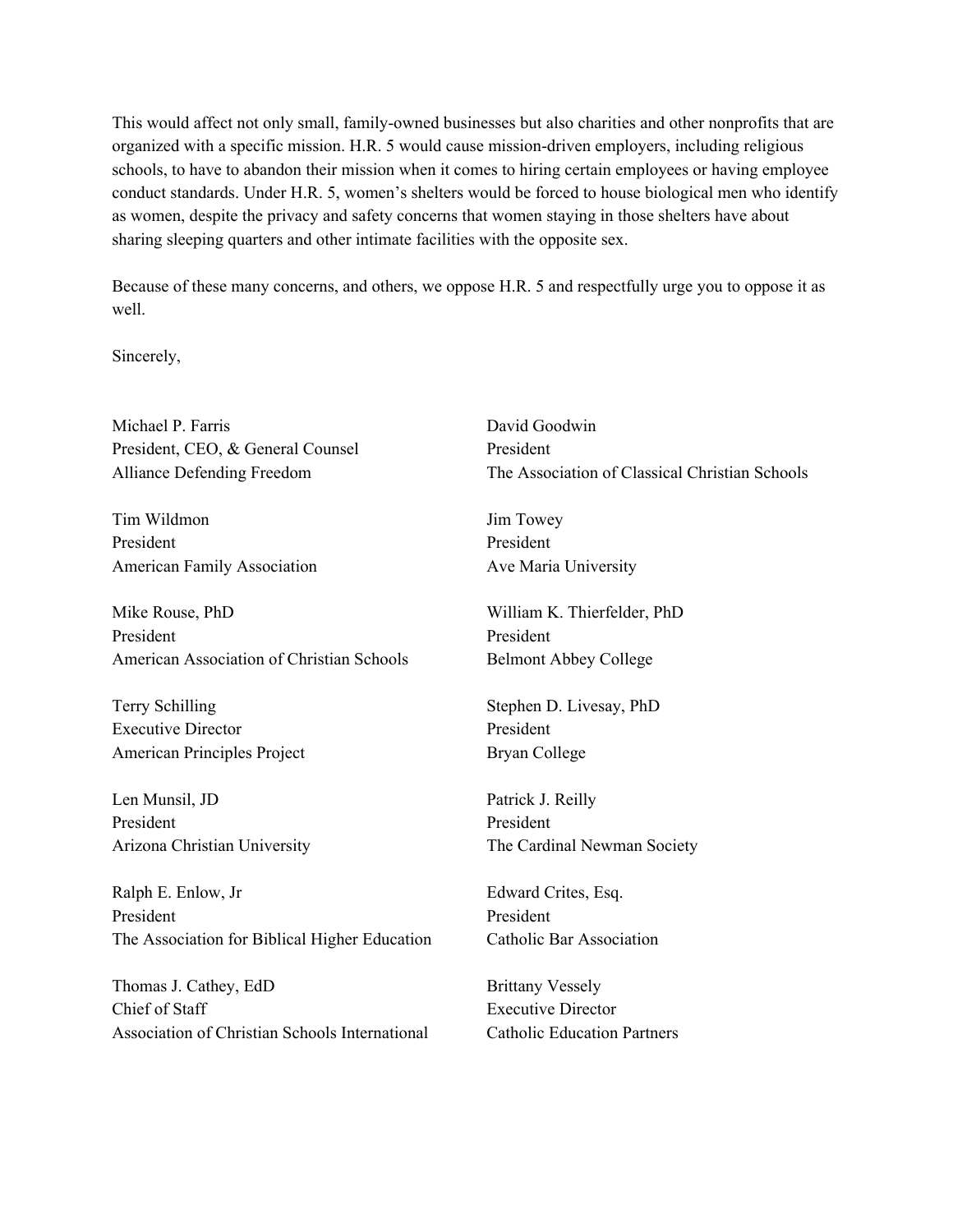Kathleen Neher, LISW-S President & Cofounder Catholic Social Workers' National Association

John Garvey President The Catholic University of America

Mary Rice Hasson, JD **Director** Catholic Women's Forum at EPPC

Thomas White President & Professor of Theology Cedarville University

Rev. Derek McCoy Executive Vice President Center for Urban Renewal and Education

Dondi E. Costin, PhD President Charleston Southern University

Michael Bryant, PhD Executive Vice President & Professor of Christian Studies Charleston Southern University

Bernardine Clark Head of School Chelsea Academy

David J. Beskar Superintendent & Headmaster Chesterton Academy of the Twin Cities

David Nammo Executive Director & CEO Christian Legal Society

Rabbi Pesach Lerner President Coalition for Jewish Values

Penny Nance CEO & President Concerned Women for America LAC

Kevin Walters Campus Minister Detroit Catholic Central High School

Mike Nalepa President Everest Collegiate High School & Academy

Timothy Head Executive Director Faith & Freedom Coalition

Paul Weber President & CEO Family Policy Alliance

Travis Weber Vice President of Policy Family Research Council

Sharon Slater President & CEO Family Watch International

Fr. Sean O. Sheridan, TOR President Franciscan University of Steubenville

Ken Bruce Kemper, PhD President Grace Christian University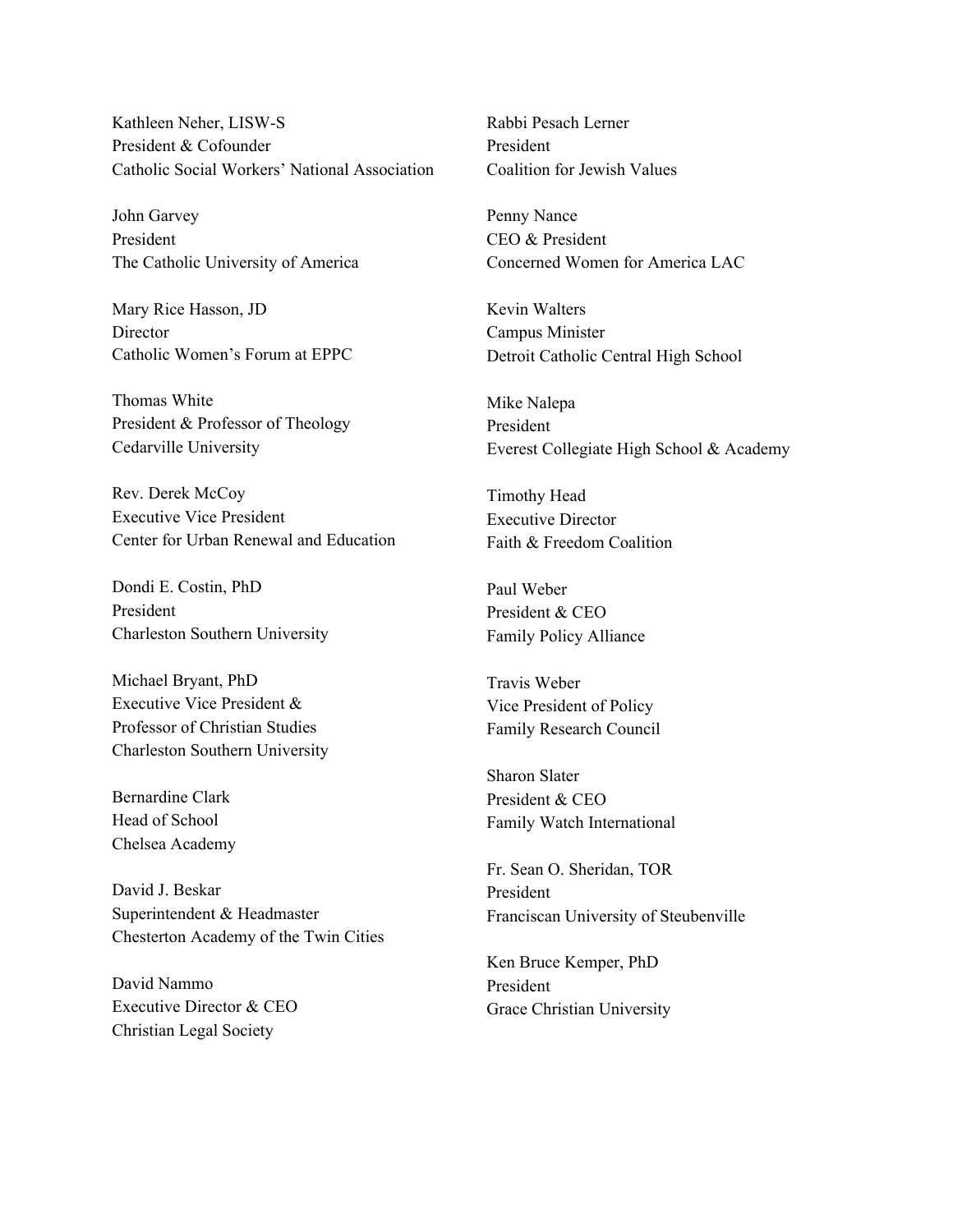Anthony W. Allen President Hannibal-LaGrange University

Tim Chapman Executive Director Heritage Action for America

Therese Maciag Principal Holy Cross Academy

Tim Kotyuk Principal Huron Valley Catholic School

Patrick S.J. Carmack, Esq. Executive Director Ignatius-Angelicum Great Books Program

Brad Grinstead Headmaster Immaculate Heart of Mary School

Michael J. Van Hecke President Institute for Catholic Liberal Education

Mark Tooley President Institute on Religion and Democracy

Nathanael Rea Headmaster John Paul the Great Academy

Derry Connolly President John Paul the Great Catholic University

Mary Rowles Executive Director Kolbe Academy

Matthew D. Staver Founder & Chairman Liberty Counsel

Jonathan Alexandre Director of Public Policy Liberty Counsel Action

Rick Brewer, PhD President Louisiana College

Gregory P. Seltz, PhD Executive Director Lutheran Center for Religious Liberty

Luke A. Macik, JD Headmaster The Lyceum

Ken Kruithof Chief Operating Officer Miracle Hill Ministries

Timothy E. Trainor, PhD President Mount St. Mary's University

Eileen Cubanski Executive Director National Association of Private Catholic and Independent Schools

Benjamin Merkle President New Saint Andrews College

George Harne President Northeast Catholic College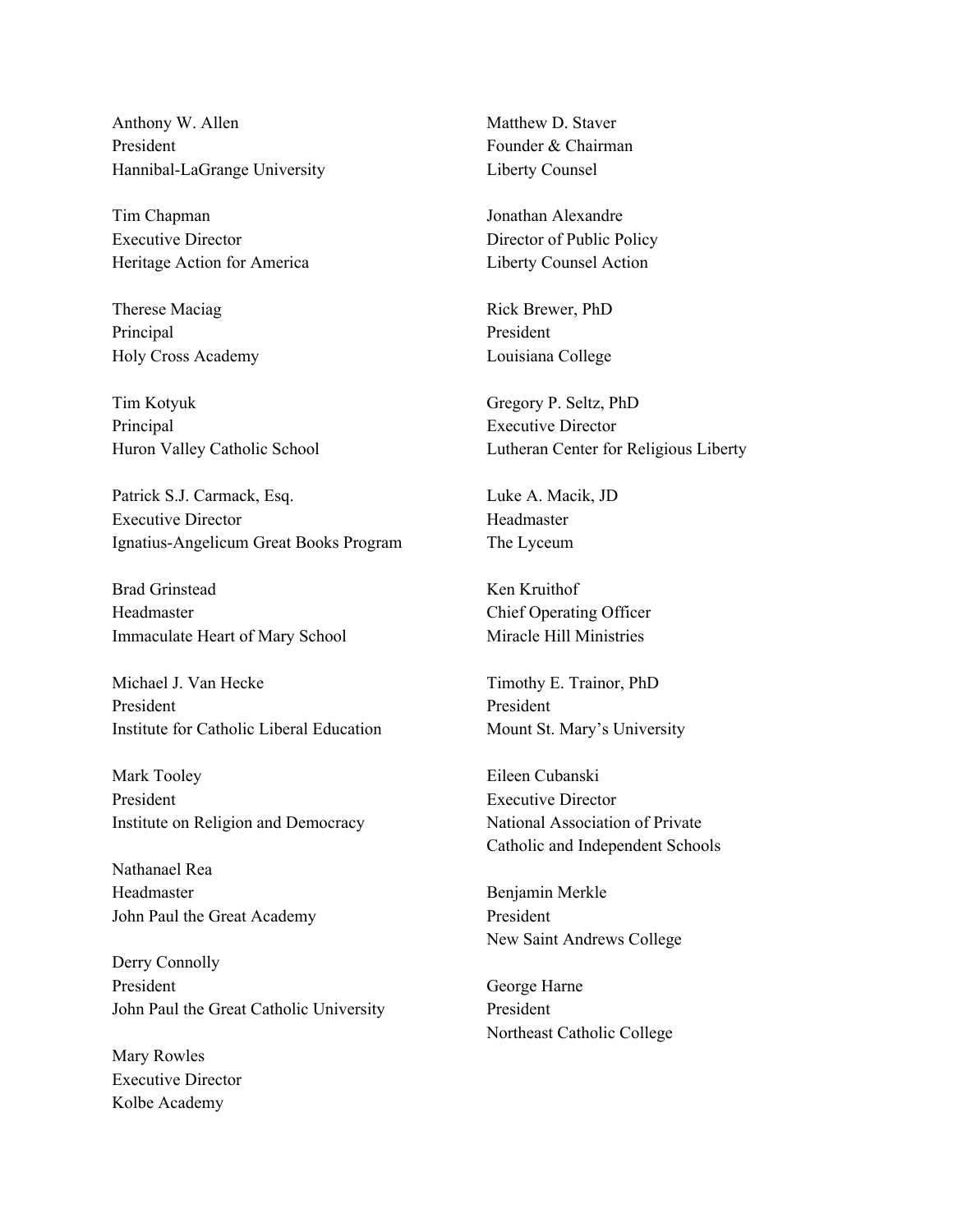Gene C. Fant, Jr, PhD President North Greenville University

Aaron Baer President Citizens for Community Values Ohio's Family Policy Council

Everett Piper, PhD President Oklahoma Wesleyan University

Todd R. Flanders, PhD Headmaster Providence Academy

Randall Pierce Principal Queen of Heaven Academy

Rita McCormick President & Principal Quigley Catholic High School

Christopher Keefe Headmaster Regina Coeli Academy

M. Denise D'Attore, PhD Head of School Regina Luminis Academy

Veronica Murphy Head of School Royalmont Academy

Scott J. Baier Head of School Royal Palm Academy Thomas Ellis President of the Board Saint Augustine Academy

Anthony Biese TK-12 Headmaster Saint Joseph Academy

Stephen M. Krason, JD, PhD President Society of Catholic Social Scientists

Russell Moore, PhD President Southern Baptist Ethics & Religious Liberty Commission

Keith Kiser Headmaster Saint Joseph's Catholic School

Catherine LeBlanc Vice-Principal Saint Thomas More Academy

Kristan Hawkins President Students for Life Action

Michael F. McLean, PhD President Thomas Aquinas College

William Fahey, PhD President Thomas More College of Liberal Arts

Samuel W. Oliver, PhD President Union University